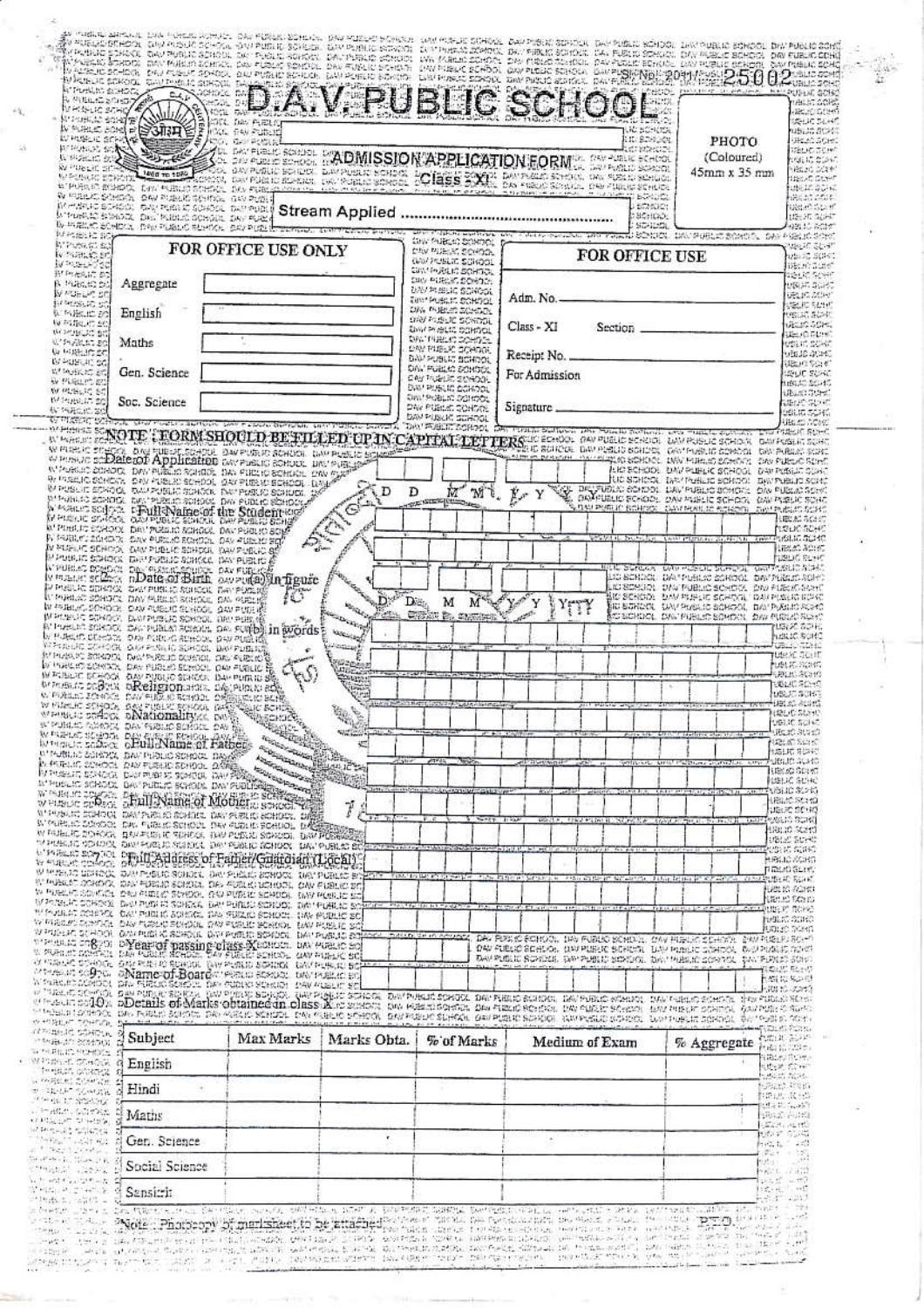| A MELIC SONTA LON PUBLI STAZIA LAN PUBLIC SCHOOL DALMUSIC SONOCI. DALMUSIC SONTA DAN PUBLIC SONOCI DAN PUBLIC SONOCI DANPUSLO SCHOOL DON PUBLIC SCHO<br>A HUBLIN SUITER. DAYS VIEWE COMMON DAY FURLID SOMONE ON COMONE, ON FUELLO BOMDON DAY PULL PORT SCHOOL DAY PUBLIC SOMOCI, DAY PUBLIC SOMOCI, DAY PUBLIC SOMOCI, DAY PUBLIC SOMOCI, DAY PUBLIC SOMOCI, DAY PUBLIC SOMOCI,<br>, consideration and character and the present school and public school and public species in the school and public school. On public school and public school                                                  |                                                                                                                           |                                                                                                                                                                    |                                                                                                                      |                                                                      |                                                                       |
|---------------------------------------------------------------------------------------------------------------------------------------------------------------------------------------------------------------------------------------------------------------------------------------------------------------------------------------------------------------------------------------------------------------------------------------------------------------------------------------------------------------------------------------------------------------------------------------------------|---------------------------------------------------------------------------------------------------------------------------|--------------------------------------------------------------------------------------------------------------------------------------------------------------------|----------------------------------------------------------------------------------------------------------------------|----------------------------------------------------------------------|-----------------------------------------------------------------------|
| FOR CITOLOGY 1344 "Subject Desired thic school but Pusua adroct, on Pusua school, on Pusua school on Pusua school. On Pusua school, on Pusua school<br>or and the complete the complete that we complete the complete the complete the complete the second the product the product the product of the complete the product of the complete the complete the complete the complete the                                                                                                                                                                                                             |                                                                                                                           |                                                                                                                                                                    |                                                                                                                      |                                                                      |                                                                       |
| PUES PRINCE DRI PUES IL SCHARE DRI PUBLIC BEROOI - (UN PRINCE CONOCI - ANDRES IL SCHOOL - S.W.POSLI) SCHOOL<br>POLICY SERVICE ORD PARTY SORROR LAW PUBLIC<br>POLICY ROBERT DID ONLY SORROR DIN PUBLIC                                                                                                                                                                                                                                                                                                                                                                                             | rerool announcer<br>rerool allamer<br>SIGHARIE DIN BREISE BEHEINE NAM GRIENE PUNKER AND ARREST ISLANDER. DAN PERMIC BREIS |                                                                                                                                                                    |                                                                                                                      | XHADIL OPE FURLIC BOTH<br>DIOCE, <i>QAUP</i> UBLIC SONO              |                                                                       |
| i njego kanka dre mento sorata navrajnao<br>y Fuel of School, Yan Fuel School, <i>Wat Pu</i> sito                                                                                                                                                                                                                                                                                                                                                                                                                                                                                                 | sees, aw Pasat a<br>CHOOL DIAQUALE E                                                                                      |                                                                                                                                                                    |                                                                                                                      | HOLL OAN FULLE FORD<br>HOOL GAVPLEUR BEFRY<br>INGOL DAY POBLIC SCIEN |                                                                       |
| <b>DIFFERENTIAL OR THIS STARS WAS MORE</b><br>THE RESIDENTIAL PARTICIPATION TO PUBLIC SCHOOL WAS ARRESTED FOR POINT AGRICUL ON PUBLIC SCHOOL DISTANCE SCHOOL DIVITIBLE SCHOOL DIVITABLE SCHOOL DIVITABLE SCHOOL                                                                                                                                                                                                                                                                                                                                                                                   |                                                                                                                           |                                                                                                                                                                    |                                                                                                                      | жео, рачкиядарст                                                     |                                                                       |
| THE SURVEY OF BUILDING INTERNATIONAL<br>PUSIC SCRISS DAY FOUND BONDY, LW PUBLIC<br>IF PUBLIC SERVOIR, AND POSSESS CHARGES CHOICE DRIVINGS SCHOOL DRIPUS SERVOIR, DRIPUSE SCHOOL DRIPUS DRIPUS IN SOROCH, DRIPUSE SCHOOL DRIPUSE SCHOOL                                                                                                                                                                                                                                                                                                                                                            | CHOO, 0444500                                                                                                             |                                                                                                                                                                    |                                                                                                                      | SYGOL TALINGER ROOM                                                  |                                                                       |
| PREDICTION 22. Occupation of Hattercon owners                                                                                                                                                                                                                                                                                                                                                                                                                                                                                                                                                     |                                                                                                                           |                                                                                                                                                                    |                                                                                                                      | AT PUBLIC SCHO<br>THE PUBLIC BRIDE                                   | ку един о села                                                        |
| PERSONAIRE DE PORTO SONOR DE PUBLIC SONOR QU'PUBLIC OCHOCI DE SIROK SONOR DEI PUBLIC SONOR DEI PUBLIC SONORE C<br>CARDIO SONORE DE L'EDESIGNATION (IE IN SETVICE) DAI PUBLIC DE L'EST DE L'EST DE L'EST DE L'EST DE L'EST DE L'E                                                                                                                                                                                                                                                                                                                                                                  |                                                                                                                           |                                                                                                                                                                    |                                                                                                                      | AT PLANT BOAT<br>MARINE SCHOOL<br>ANTIQUE SERVI                      |                                                                       |
| Detail Philadelphia et estadouniden<br>FRUSH SORROL OF PUSHI, SCROOL DISTRIBUC SCROOL<br>independence professionate process that may at provider.<br>Difficulture of<br>DAVENIS,                                                                                                                                                                                                                                                                                                                                                                                                                  |                                                                                                                           |                                                                                                                                                                    | -3                                                                                                                   | SAMPORIUS BOHRH                                                      | AV PUCLIC BOSH<br>网络汉伯克                                               |
| The success 42% Annual Income (Rs.) Secx<br>FOREST SERIOR SUPPORTED SCREDUL WITH MAKES BOADIX.<br>PRINTED ROTERS. TWO WHILE SERIORS DRIVERING SCHOOL<br><b>DATEST</b>                                                                                                                                                                                                                                                                                                                                                                                                                             | DREPUBLIC SCHOOL DREPUBLIC SCHOOL DREPUBLIC SCHOOL DREPUBLIC SCHOOL CAN PORTEL SCHOOL                                     |                                                                                                                                                                    |                                                                                                                      | DESPENDENT SCHEN<br>We Felix IL BETCH                                | 67 PUEL IO SCHOOL                                                     |
| Comparison of Motherson<br>DAILY STUPIES!<br>FRUSS CONSULTOR/PURCE BORDOL DRIVINELLY SONDIS                                                                                                                                                                                                                                                                                                                                                                                                                                                                                                       | DAY FUELRO FUNDOU, QUI PUBLIC ROPORTA - ELIPTROPORTA ISONOPA, DIN PUBLIC POR CONSTRUCTION                                 |                                                                                                                                                                    |                                                                                                                      | DAY BURLIN STATIST                                                   | AT PUBLIC SCIENT<br>电电电压驱动                                            |
| , hubito surface, day from screene, the hubito scripts.<br>新鲜的脂肪<br>research and 16th Designation (if in service)<br>DAY STREET<br>TWING STRONG TWO COURS MODEL TOWN                                                                                                                                                                                                                                                                                                                                                                                                                              |                                                                                                                           |                                                                                                                                                                    | OR PUBLIC SUBJECT WAY PUBLIC EDITOR                                                                                  | 网络马蹄状泡沫                                                              | MAGE 2017                                                             |
| PARTIC RESOURT DAY PURCHO SONGEL DAY PURCHO STRICTLY<br>PRESENTATIONS CAN PLAN SCHOOL DAY PUBLIC DONOOL<br><b>DAILER OFFICE</b><br>DO STREET<br>represent 7, represent Income (Rs.) and                                                                                                                                                                                                                                                                                                                                                                                                           |                                                                                                                           |                                                                                                                                                                    | DATESM C SCROOL                                                                                                      | THE FULL TO CATCH                                                    | an public screen<br>W. STIRERS ROAD                                   |
| THIS IS NOTICED THE PURCIS BEFORE THAT HANDLES FOR CALL<br>FTBEFFFRENDEN STAN PUBLIC BEEKEN, WAR PUBLIC SCHOOL GOVPUBLIC SCHOOL DAY PUBLIC SCHOOL, DAY PUBLIC BOHOOL, DAY PUBLIC DOPPICK<br>PRINCE SEARCH AND PROTECTIONS THAT POINTS WANTED POINTS TO PURSE                                                                                                                                                                                                                                                                                                                                      |                                                                                                                           |                                                                                                                                                                    | ON PUBLIC SCHOOL CAVIDATE C SONS<br>OW PUSLIC SCHOOL, UK PUSS IN SCHOT                                               |                                                                      |                                                                       |
| MINUTED HOUSE DAY FURNIS SCHOOL DRIVING IT SCHOOL CAMPUS A<br>FRIEND NATION. DIVENIBULE BOTON, DAVENISTE SONON, DAVPUBLE SOLOGIE DESSERVATIONS (INVERIBUS ROMAN, ENVIRON COMPOR                                                                                                                                                                                                                                                                                                                                                                                                                   |                                                                                                                           |                                                                                                                                                                    | DAY PUBLIC SCIENCE, UNIV PUBLIC BROKE<br>DAY FURLIC SCHOOL CAN PURLIC SCHOOL<br>DAV PUBLIC SCREEN, DAY PUBLIC SCREEN |                                                                      |                                                                       |
| I'VE FORCE SCHOOL DAY FUCUL<br>PROVIDE SCHOOL OF THE DISODDIE TOO LIKE HERE SCHOOL ON PUBLIC<br>FROM STRUCK AN PURSIC SCROOL WALKING DOROTA WATERS                                                                                                                                                                                                                                                                                                                                                                                                                                                |                                                                                                                           | REPARA UNI PUBLICATAS DIN PULSI BORDOL DAN PULSI SEBER                                                                                                             | DAT PUBLIC BORNAL THAT PURLIC ROTAL<br>x                                                                             |                                                                      | APPEAL CENTER                                                         |
| THE C RUCCE AND PUBLIC BORDON DW PUBLIC SCHOOL DRUG<br>FUNKS SCIENZO: Permanent Address, SCHOOL                                                                                                                                                                                                                                                                                                                                                                                                                                                                                                   |                                                                                                                           |                                                                                                                                                                    | YAY MALE SEHOOL ON FUSED SCHOOL BRANCE SONG                                                                          |                                                                      | WANT TO THE THE SECTION<br>00 千足以北 计信用器                               |
| LUISTELEVE BY LITTLE SCHOOL CALLINIC SCHOOL<br><b>CO</b><br>$\mathscr{P}^{\mathscr{C}}$<br>FRUITE SOURCE, WAY PUBLIC SCREED, THIS PUBLIC 2010 OF<br>THAT RIGHT DATAILD SCHILL BY THEIR BOYS                                                                                                                                                                                                                                                                                                                                                                                                       |                                                                                                                           |                                                                                                                                                                    |                                                                                                                      |                                                                      | we went to end he<br><b>WA EXAMPLE START</b><br><b>A MARIN ROBERT</b> |
| - CURLIC SCHOOL DAY PUBLIC SCHOOL LINEPLANC SOF<br>JPUER SHRAL BR/PUER SCADEL DR/PUBLIC BY<br>YOU'LL SUNDER DAY SUBLIV GONDOL DEL PUBLIC OF                                                                                                                                                                                                                                                                                                                                                                                                                                                       | タミ                                                                                                                        |                                                                                                                                                                    | MAN IF STIRDOIL THAT THE IT STARTED DAM PUBLIC GONDI                                                                 |                                                                      | <b>MARINALISTA</b>                                                    |
| , RECORDING ON FUELO SONDO, DIVINSO DE<br>LAST CREATE WARRENT SCHOOL WATHERS<br>$C_{\mu\nu\rho}^{\mu\nu\rho\sigma}$<br>PORT FURDEL DAY FUEL OF BEHODE DAY MUSEUM                                                                                                                                                                                                                                                                                                                                                                                                                                  | P<br>が見<br>To Market and Market of Street<br>x                                                                            | m <sub>1</sub>                                                                                                                                                     | BY SCHOOL DRIPOSITE SCHOOL DIVIDED ESSER                                                                             |                                                                      | SANGELIC ROSTI<br>4. 机底器部的                                            |
| PUBLIC HUSICS, DRV FURNIC SCHOOL ON/ PUBLIC<br>common experts in Mother Tengue of the student                                                                                                                                                                                                                                                                                                                                                                                                                                                                                                     | F. H. Dallach<br>$\mathcal{L}$<br>$H^{\text{eff}}$                                                                        |                                                                                                                                                                    | BE SCHOOL DAY PUBLIC SCHOOL DAY PUBLIC STEAT                                                                         |                                                                      | STORES SORE<br><b>AND PLANS REPORTS</b>                               |
| <b>Sellenge</b><br>The facts<br>THE R. P. LEWIS CO., LANSING, MICHAEL CAN FURNISHED<br>reservation of the Language known<br><b><i><u>Reliable</u></i></b>                                                                                                                                                                                                                                                                                                                                                                                                                                         |                                                                                                                           |                                                                                                                                                                    | who contracted with 1960 Principal Labor                                                                             |                                                                      | THE PRESENT BEFORE<br>WE'N E SOUT                                     |
| PROTECTION ON FIRES ROUGE DWINTERS<br>V FUBLIC SCHOOL DAV POST IS SCHOOL DAY PHISHAD<br><b>Ally Date of Dive</b>                                                                                                                                                                                                                                                                                                                                                                                                                                                                                  | 陷                                                                                                                         | (ii) Blood Group of the state business have positive and                                                                                                           | AINCISCHOOL DAL FUDLIO SCHIVEL DIN FUDLICHERS<br>WAS ON FULLO BURKE, DATENFUL EGHED                                  |                                                                      |                                                                       |
| Apple 1940-23. H suffering hom any disease (i)<br>- Furne school of particular school designed sog                                                                                                                                                                                                                                                                                                                                                                                                                                                                                                | UCACTERINA CHATACTERINA                                                                                                   |                                                                                                                                                                    | Диметромуз, пли вывыс всегост, разнового власт<br>ос очунших<br>SUPPLIER PROPERTY BANDORE DOUBLE BANDONE COM         | SCHOOL GAVELSKIC SCHO                                                |                                                                       |
| A PUBLIC SCHOOL, WAS SCROOL DIRECTOR OCH<br>regue scace24 / Co-curricular activities { Attach certificate in support } = case<br>. THIS CROSSES, DRY FURNISHED CHANGE                                                                                                                                                                                                                                                                                                                                                                                                                             |                                                                                                                           |                                                                                                                                                                    | P WAS DR PUBLIC SCHOOL DA PUBLIC SCHOOL AND REAL COMPUBLIC SCHOOL AND PUBLIC SCHOOL                                  |                                                                      |                                                                       |
| S<br><b>COUNTY SCIENCE UNIFICATION ON AN</b><br><b>HPUSIE SCIENCE, EXCIPTION &amp; CHOCK DAY POST</b><br><b>Street in</b><br>V PODER SLIPPOL, DRV PLENUE SEMBITY, POWERTS                                                                                                                                                                                                                                                                                                                                                                                                                         | a fa San                                                                                                                  | <b>CONTRACTOR</b><br><b>We have a commentary of the commentary and the commentary and the commentary of the commentary of the commentary</b><br><b>PAL COMPOSE</b> | ALLANT PULLEY PER CONSTRUCTION PUBLIC SONET<br>REVOLUEN PLACE ROYDON, DAY FURLED STYLE                               |                                                                      |                                                                       |
| FRANCE DIVISION CONTROL CONTROL CONTROL CONTROL CONTROL CONTROL CONTROL OF PERSON CONTROL OF PIECE STATE OF PIECE STATE OF PIECE OF PIECE OF PIECE OF PIECE OF PIECE OF PIECE OF PIECE OF PIECE OF PIECE OF PIECE OF PIECE OF                                                                                                                                                                                                                                                                                                                                                                     |                                                                                                                           |                                                                                                                                                                    |                                                                                                                      |                                                                      |                                                                       |
|                                                                                                                                                                                                                                                                                                                                                                                                                                                                                                                                                                                                   |                                                                                                                           |                                                                                                                                                                    |                                                                                                                      |                                                                      |                                                                       |
| V PODLIC SCREEDL, DAVIP BOLK, SCHLEDL, DAVIPLIKUR, SCHLOOL, GUIRD<br>UP SERVE SERVED IN WORKS & CHECK WAY MUSICS SCHOOL ENGINEERING<br>- PUBLIC PUBLIC, LACTFUBLIC STRIDGE DAY PUBLIC SCHOOL ON FUBRICATE                                                                                                                                                                                                                                                                                                                                                                                         |                                                                                                                           | THE COMPANY ON GRAN SCHOOL COURSE CRIMINAL TAX PUBLIC BURY                                                                                                         |                                                                                                                      |                                                                      |                                                                       |
| - PUBLIC REACT, UNITED RESOLT UN PUBLIC DOPORT ON PUBLIC RESOLUTIONS AND DESCRIPTION ON PUBLIC SCHOOL OF PUBLIC SCHOOL UNITED STATES.<br>I PUBLICIBILITY OFF FURLE SCHOOL DAN PUBLIC BONDA DAN PUBLIC STATES DE STATES STATES SCH<br>J PUBLIC BOTTOM SOLD SOLD AND RESOURCED TO THE COMPANY CONSULTED ON DISTURBANCE OF THE COMPANY OF PUBLIC POINT START START<br>- PUBLIC SCIENCE DAY PUBLIC COROCI. DAY PUBLIC SONOCE, DAY FUBLIC SCHOOL DAY PUBLIC SCHOOL DAY PUSSOC SOROCE, SAV PUBLIC SCIENCE, DAY PUBLIC SCIENCE DAY PUBLIC SCIENCE DAY PUBLIC SCIENCE DAY PUBLIC SCIENCE DAY PUBLIC SCIEN |                                                                                                                           |                                                                                                                                                                    |                                                                                                                      |                                                                      |                                                                       |
|                                                                                                                                                                                                                                                                                                                                                                                                                                                                                                                                                                                                   |                                                                                                                           |                                                                                                                                                                    |                                                                                                                      |                                                                      |                                                                       |
| . THREE SCHOOL DAY FURLEL SCHOOL DAY PLACED STROOK DAY PUBLIC SCHOOL OWN PUBLIC SCHOOL DAY PUBLIC DOPOCL DAY PUBLIC SCHOOL DAY PUBLIC SCHOOL DAY PUBLIC SCHOOL DAY PUBLIC SCHOOL                                                                                                                                                                                                                                                                                                                                                                                                                  |                                                                                                                           |                                                                                                                                                                    |                                                                                                                      |                                                                      |                                                                       |
| FRIENCHLOS COMPOSITION IN MINITE SCHOOL DWI PUBLIC SCHOOL DAY PUBLIC BORDS. DIW PUBLIC SCHOOL DWI PUBLIC SCHOOL DWIPUBLIC SCHOOL DWI PUBLIC SCHOOL SWIPUBLIC SCHOOL SWIPUBLIC SCHOOL SCHOOL SWIPUBLIC SCHOOL SCHOOL SCHOOL SCH<br>TRUID INTOITING TIKK INNITTING HALK SCHOOL DATRIBUD SONIEL DAT FUSKE SCHOOL DATABLE ETHOL DAT PUBLE SONIE INTERNE SPET<br>TRUID INTOIL DATHRIBU ICHOOL DIN POLIC IOMOL DATPORT ON DE DE SCHOOL UN PLIKE SCHOOL DATAILE SCHOOL DAT                                                                                                                               |                                                                                                                           |                                                                                                                                                                    |                                                                                                                      |                                                                      |                                                                       |
| s -using series. We religious coupling and the property of the series of the series of the property of the coupling of the series of the series of the coupling of the coupling of the coupling of the coupling of the couplin                                                                                                                                                                                                                                                                                                                                                                    |                                                                                                                           |                                                                                                                                                                    |                                                                                                                      |                                                                      |                                                                       |
| . PRODUCTION AND PUBLIC SCHOOL DAMAGE TO BOOK, ON PUBLIC SCHOOL DAMAGED SCHOOL DAMAGED SCHOOL DEVELOPMENT OF CHECK SCHOOL SCHOOL SCHOOL SCHOOL SCHOOL SCHOOL SCHOOL DAMAGED ON PUBLIC SCHOOL DAMAGED ON PUBLIC SCHOOL DAMAGED                                                                                                                                                                                                                                                                                                                                                                     |                                                                                                                           |                                                                                                                                                                    |                                                                                                                      |                                                                      |                                                                       |
|                                                                                                                                                                                                                                                                                                                                                                                                                                                                                                                                                                                                   |                                                                                                                           |                                                                                                                                                                    |                                                                                                                      |                                                                      |                                                                       |
| For because the PDF Tshall abide by the rules of the sense of white sense for the best cannot be really sense in each sense of<br>. FUSLE SCENER, DRI PUSCIE BONDOL, ON PUBLIC SCHICH, DEV PUBLIC SCHOOL PUBLIC BONDOL DAN PUBLIC SCHOOL DAY PUBLIC SCHOOL DIA PUBLIC SCHOOL DIA PUBLIC SCHOOL DIA PUBLIC SCHOOL DIA PUBLIC SCHOOL DIA PUBLIC SCHOOL                                                                                                                                                                                                                                              |                                                                                                                           |                                                                                                                                                                    |                                                                                                                      |                                                                      |                                                                       |
| chus wave awappe sheyShe will atleast attend 75% legatres failing which heyshe may hot be allowed to appear at the wave scan<br>The same on the case show in the control of the case of the read of the case of the case of the c<br>4 PERSIS ASPENSA DEPOSIT DEPOSIT SONO DE ROMANO SONOS, DEPRINDO SONOS, DAPPUBLIC SONOS, DAPPUBLIC SONOS, DAN PUBLIC SONOS, DAN PUBLIC SONOS, DAN PUBLIC SONOS, DAN PUBLIC SONOS, DAN PUBLIC SONOS, DAN PUBLIC SONOS                                                                                                                                          |                                                                                                                           |                                                                                                                                                                    |                                                                                                                      |                                                                      |                                                                       |
| FOUR IL SCADEL, DAM POBLE, SCADEL, NOTHERLE ROADO, DAM PUBLE ROADO, DA FUBLE BESIDE, DAN FUBLE DOMENT, DAN PUBLE DES PUBLE BESIDER, DAN PUBLE BESIDER, DAN PUBLE BESIDER, DAN PUBLE BESIDER, DAN PUBLE BESIDER, DAN PUBLE BESI                                                                                                                                                                                                                                                                                                                                                                    |                                                                                                                           |                                                                                                                                                                    |                                                                                                                      |                                                                      |                                                                       |
| THE READER OF THE TWIN DEV. The school fee in time every month souch, however school between cause is sense in the sound some<br>YTHE REPORTS AND PUBLICATIONS. WHICH RESIDENCE DEPOSIT RESIDENT DAY FORG ACTIVITY DAY FOR CONSTITUTIONS, ON PUBLICATION DAY PUBLICATION DAY PUBLICATION<br><b>FRANKLICHER STATES</b>                                                                                                                                                                                                                                                                             | PAY PUBLIC SCHOOL ON FOR<br>SAMPLE STORY SWITCH                                                                           |                                                                                                                                                                    |                                                                                                                      |                                                                      | de Parato et est<br><b>NUMBER STREET</b>                              |
| . State Service Des St<br>从考虑我 机移动机 新型机<br>中央指定 电雷达收集 电视中隔                                                                                                                                                                                                                                                                                                                                                                                                                                                                                                                                        | SAY PUBLIC RUSSIAN LINE PAR<br>SAMPOROUGHANG LIVERS!<br>APPORT SCHOOL INVERS                                              |                                                                                                                                                                    |                                                                                                                      |                                                                      | 深戸道氏にエス語<br><b>Las Parish School</b>                                  |
| weit e volum met vorden mehr. Signalure OF, Studening erseit, net eine schen in termien in tungen Parents Mountain besonder er eine strie                                                                                                                                                                                                                                                                                                                                                                                                                                                         |                                                                                                                           |                                                                                                                                                                    |                                                                                                                      |                                                                      | 2000年現場に従って「日                                                         |
| - SECTION OF THE SECOND CRUPTER (THOSE DEVELOPED CONTINUES DESIGN INTERNATIONAL CONTINUES DEPOSITION OF THE AUTOMOTIVE DEPARTMENT<br>A FROZEN SOLLTAN DAV POSTAL & TROOK, GETTING AT COMPOSITION PUBLIC SCHOOL DAY SUBJECTS DAVID A                                                                                                                                                                                                                                                                                                                                                               |                                                                                                                           |                                                                                                                                                                    |                                                                                                                      |                                                                      | 高速高温度多次。<br>with Stabilized at 1920.                                  |
| PRODUCTIVE ORDER DRIVE BUT WHEN DOING THE PRODUCT AND THE PURSISHED. DWING<br>There said in Selection of the Cast Post of the Banda of the Second County<br>A RESPONSE TO A RECORD A REPORT OF A STATE CONTINUES OF PLACE SERIOUS ON POBLIC SCIENCE DAY TO<br>FOREST STEPS THE THEIR LISTING THE REAL STRING CAPARING COMPLETES SCHOOL CAPABLE INTO THE<br>state which is the second the anticipal methods in an entire realistic to a suppose the material property in t<br>- The time of the second the anticipal control second the production in the control of Principal methods in the      |                                                                                                                           |                                                                                                                                                                    |                                                                                                                      |                                                                      | No Adam Pous<br>医右腕的 机制动                                              |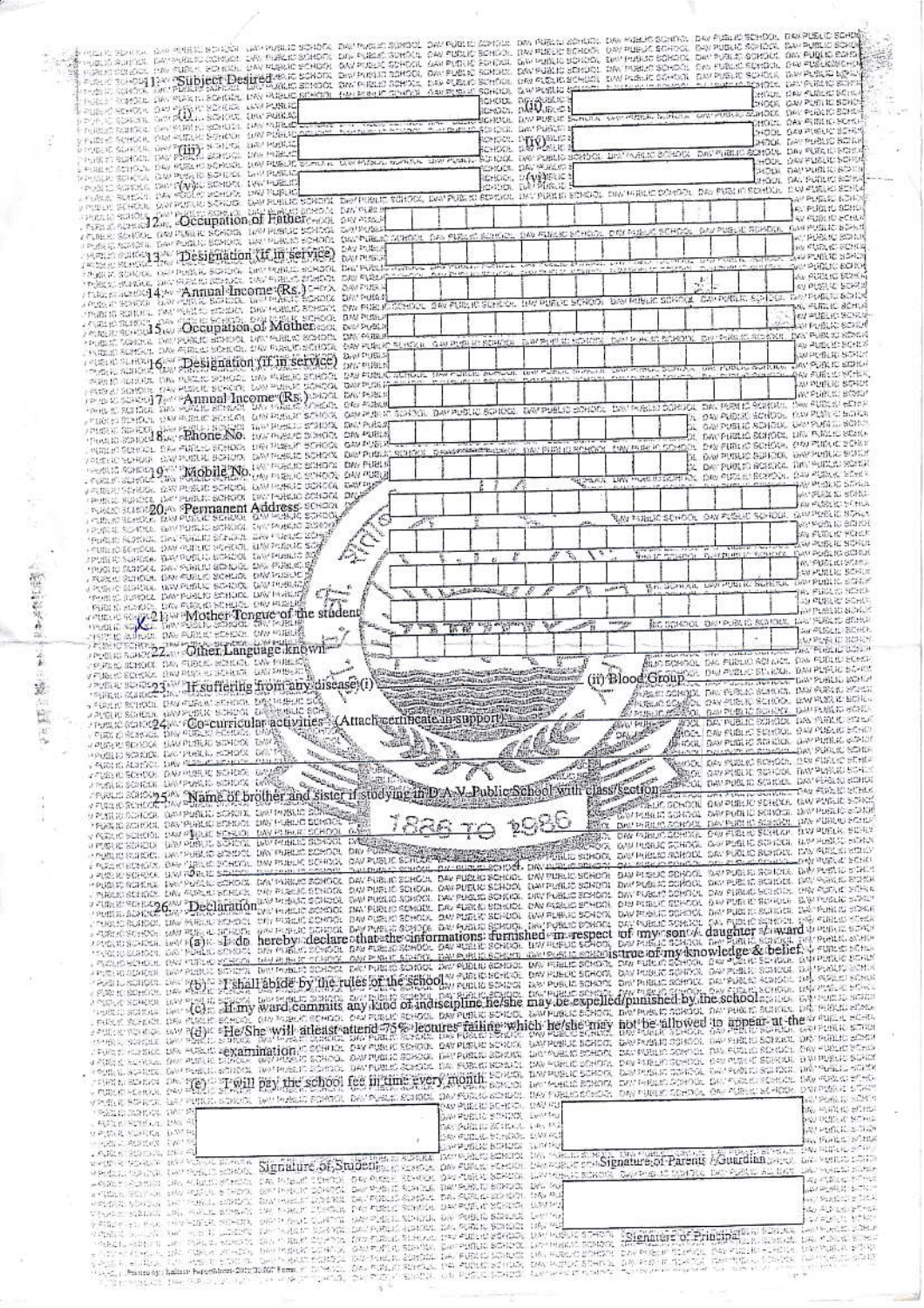# DAV PUBLIC SCHOOL, BARIATU, RANCHI-09<br>Subject Combination for Provisional Admission of Class XI for the session 2022-23

### 1. Selection of Stream

Science  $\Box$ 

 $\epsilon$ 

Commerce  $\Box$ 

Arts  $\Box$ 

## **Subject Combination**

|                           | Science                    |                     | Commerce   |                                           | Arts                     |                                        |  |  |
|---------------------------|----------------------------|---------------------|------------|-------------------------------------------|--------------------------|----------------------------------------|--|--|
|                           | <b>Compulsory(Any One)</b> |                     | Compulsory |                                           | Compulsory               |                                        |  |  |
| PCM<br>PCB                |                            |                     | English    |                                           | English                  |                                        |  |  |
|                           |                            |                     |            | Accountancy                               |                          | History                                |  |  |
| <b>Additional Subject</b> |                            |                     |            | <b>Business Studies</b><br>Economics      |                          | <b>Political Science</b><br>Economics  |  |  |
| (Any Two)                 |                            |                     |            |                                           |                          |                                        |  |  |
|                           |                            |                     |            | <b>Additional</b><br>Subject<br>(Any Two) |                          | <b>Additional Subject</b><br>(Any Two) |  |  |
| Food                      |                            | Physical            |            | Cost                                      |                          | Physical Education                     |  |  |
| Nutrition &               |                            | Education           | m.         | Accountancy                               | U                        |                                        |  |  |
| Dietetics                 |                            | Painting            | П          | <b>Applied Maths</b>                      | $\overline{\phantom{a}}$ | Painting                               |  |  |
| Physical                  |                            |                     |            |                                           |                          |                                        |  |  |
| Education                 | r                          | Automotive          | ⊔          | Physical<br>Education                     | u                        |                                        |  |  |
| Painting                  |                            | Web<br>Application  | П          | Painting                                  | $\Box$                   |                                        |  |  |
| Maths                     |                            |                     |            |                                           |                          |                                        |  |  |
|                           |                            | Computer<br>Science |            |                                           |                          |                                        |  |  |

Note: Students are advised to select one subject among Automotive/Web **Application/Computer Science.**